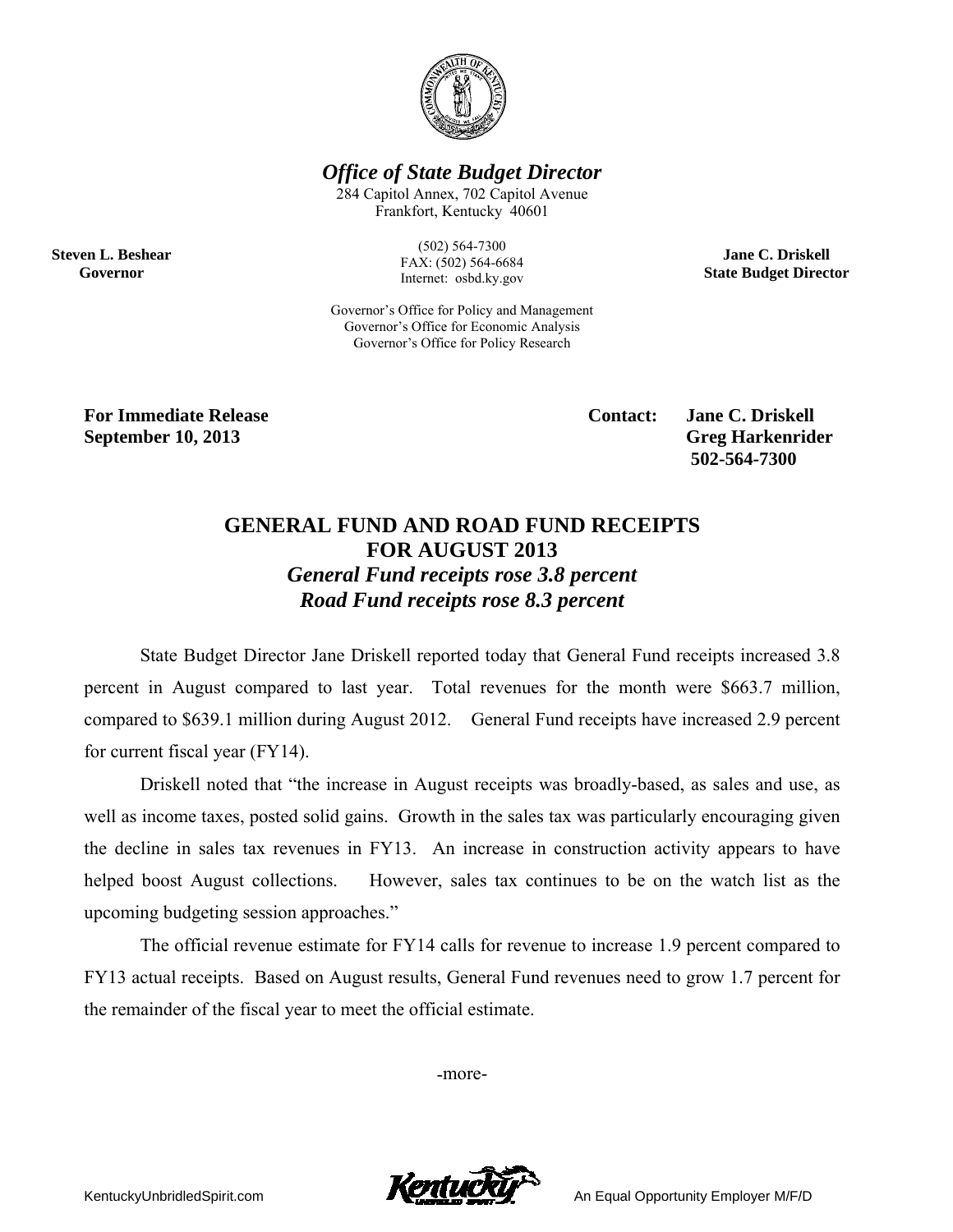Among the major accounts:

- Individual income taxes increased 4.1 percent primarily due to withholding payments. Collections year-to-date are up 2.7 percent.
- Sales tax revenues rose by a robust 5.8 percent and have risen 2.1 percent through the first two months of the fiscal year. Underlying data reveal growth in construction activity and big-box retail sales.
- Corporation income tax collections increased \$10.1 million due to favorable balances on net returns.
- Cigarette taxes fell 11.7 percent and have declined 1.1 percent for the year.
- Property taxes fell 42.2 percent and have decreased 28.0 for the fiscal year due to timing issues.
- Coal severance tax collections decreased 21.4 percent in August and are down 21.3 percent through the first two months of the year.
- Lottery revenues grew 3.2 percent to \$16.0 million.

Road Fund revenue grew 8.3 percent in August with revenues of \$141.3 million. The official Road Fund revenue estimate calls for a 5.1 percent increase in receipts for the fiscal year (FY14). Based on year-to-date collections, revenues must increase 5.1 percent for the remainder of the fiscal year to meet the estimate.

Among the accounts:

- Motor fuels grew 11.5 percent in August and have increased 6.8 percent for the fiscal year.
- Motor vehicle usage collections increased 4.5 percent for the month and have grown 5.4 percent for the first two months of the fiscal year.
- License and privilege tax grew 7.1 percent.

-30-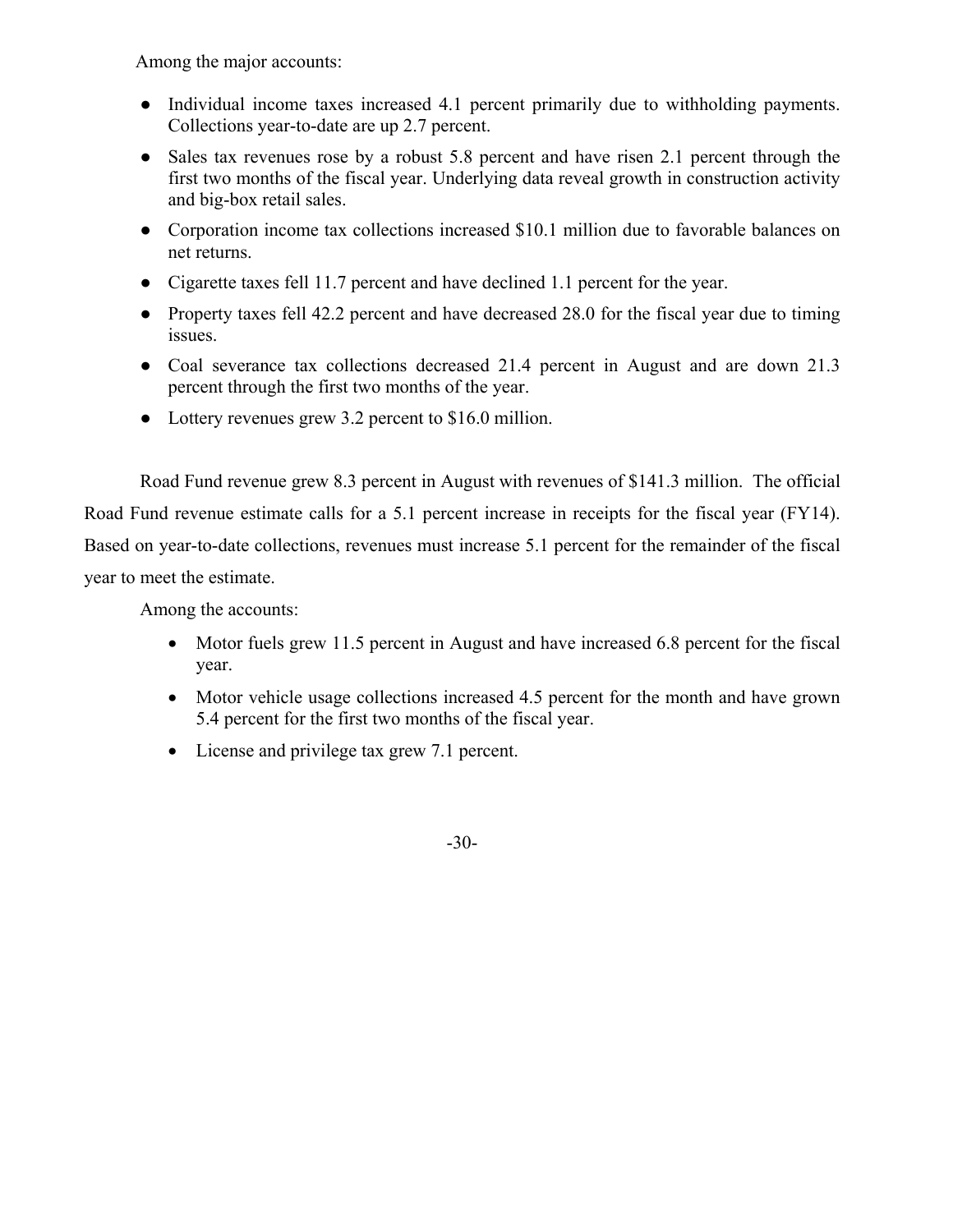## **KENTUCKY STATE GOVERNMENT REVENUE 1. GENERAL FUND REVENUE**

|                                        |               | <b>AUGUST</b> |                       | <b>JULY THROUGH AUGUST</b> |                 |           |
|----------------------------------------|---------------|---------------|-----------------------|----------------------------|-----------------|-----------|
|                                        | 2013          | 2012          | % Change              | FY 2014                    | FY 2013         | % Change  |
| <b>TOTAL GENERAL FUND</b>              | \$663,703,532 | \$639,118,438 | 3.8%                  | \$1.354.282.273            | \$1,316,335,142 | $2.9\%$   |
| Tax Receipts                           | \$635,733,141 | \$617,337,067 | 3.0%                  | \$1,301,151,217            | \$1,264,955,283 | 2.9%      |
| Sales and Gross Receipts               | \$296,425,312 | \$283,394,014 | 4.6%                  | \$597,453,690              | \$585,527,064   | 2.0%      |
| <b>Beer Consumption</b>                | 494,975       | 572,987       | $-13.6\%$             | 1,091,883                  | 1,164,519       | -6.2%     |
| <b>Beer Wholesale</b>                  | 5,108,390     | 4,163,357     | 22.7%                 | 10.711.004                 | 9,362,113       | 14.4%     |
| Cigarette                              | 20,762,641    | 23,517,634    | $-11.7%$              | 39,883,722                 | 40,318,608      | $-1.1%$   |
| <b>Distilled Spirits Case Sales</b>    | 9,992         | 4,128         | 142.1%                | 21,157                     | 14,614          | 44.8%     |
| <b>Distilled Spirits Consumption</b>   | 941,491       | 887,093       | 6.1%                  | 2,045,476                  | 1,910,378       | 7.1%      |
| <b>Distilled Spirits Wholesale</b>     | 2,542,245     | 2,276,108     | 11.7%                 | 5,470,420                  | 4,961,443       | 10.3%     |
| <b>Insurance Premium</b>               | 345,161       | 88,697        | 289.1%                | 350,903                    | 193,397         | 81.4%     |
| Pari-Mutuel                            | 258,180       | 182,457       | 41.5%                 | 623,102                    | 498,815         | 24.9%     |
| Race Track Admission                   | 235           | 236           | $-0.5%$               | 77,378                     | 80,617          | $-4.0%$   |
| Sales and Use                          | 257,631,231   | 243,489,049   | 5.8%                  | 520,202,906                | 509,743,655     | 2.1%      |
| Wine Consumption                       | 217,916       | 218,271       | $-0.2%$               | 443,692                    | 441,847         | 0.4%      |
| Wine Wholesale                         | 1,139,359     | 1,054,723     | 8.0%                  | 2,286,349                  | 2,139,942       | 6.8%      |
| <b>Telecommunications Tax</b>          | 5,091,345     | 5,139,402     | $-0.9%$               | 10,577,875                 | 11,009,177      | $-3.9%$   |
| <b>Other Tobacco Products</b>          | 1,881,894     | 1,798,786     | 4.6%                  | 3,667,044                  | 3,685,676       | $-0.5%$   |
| <b>Floor Stock Tax</b>                 | 258           | 1,088         | -76.3%                | 780                        | 2,264           | $-65.5%$  |
| License and Privilege                  | \$26,806,396  | \$31,332,597  | $-14.4%$              | \$61,303,261               | \$68,279,257    | $-10.2%$  |
| Alc. Bev. License Suspension           | 27,183        | 29,942        | $-9.2%$               | 55,833                     | 44,070          | 26.7%     |
| Coal Severance                         | 15,986,774    | 20,350,686    | $-21.4%$              | 33,468,680                 | 42,512,490      | $-21.3%$  |
| <b>Corporation License</b>             | 226,452       | 9,604         | 2258.0%               | 242,143                    | (321, 618)      | ---       |
| Corporation Organization               | 0             | 24,627        | $-100.0\%$            | 1,580                      | 37,422          | $-95.8%$  |
| Occupational Licenses                  | 11,296        | 4,101         | 175.4%                | 34,795                     | 9,075           | 283.4%    |
| Oil Production                         | 929,493       | 803,093       | 15.7%                 | 1,967,678                  | 1,592,909       | 23.5%     |
| Race Track License                     | 0             | 0             | $---$                 | 95,000                     | 95,000          | 0.0%      |
| <b>Bank Franchise Tax</b>              | (1,239,452)   | 65.745        | $---$                 | (1,227,360)                | (34, 195)       |           |
| <b>Driver License Fees</b>             | 58,666        | 53,781        | 9.1%                  | 112,468                    | 112,229         | 0.2%      |
| <b>Minerals Severance</b>              | 1,576,529     | 912,697       | 72.7%                 | 2,830,728                  | 2,362,626       | 19.8%     |
| <b>Natural Gas Severance</b>           | 2,450,309     | 329,398       | 643.9%                | 3,647,433                  | 1,895,377       | 92.4%     |
| <b>Limited Liability Entity</b>        | 6,779,146     | 8,748,924     | $-22.5%$              | 20,074,283                 | 19,973,872      | 0.5%      |
|                                        |               |               |                       |                            |                 |           |
| Income                                 | \$286,311,486 | \$265,197,278 | 8.0%                  | \$593,704,909              | \$548,557,907   | 8.2%      |
| Corporation                            | 8,047,163     | (2,040,788)   | H                     | 41,635,071                 | 11,052,952      | 276.7%    |
| Individual                             | 278,264,324   | 267,238,066   | 4.1%                  | 552,069,838                | 537,504,955     | 2.7%      |
| Property                               | \$17,848,500  | \$30,885,563  | $-42.2%$              | \$35,325,945               | \$49,054,848    | $-28.0%$  |
| <b>Building &amp; Loan Association</b> | 5,753         | 0             | $---$                 | 5,753                      | 4,180           | 37.6%     |
| General - Real                         | 40,708        | 73.176        | $-44.4%$              | 3,611                      | 160,098         | $-97.7%$  |
| General - Tangible                     | 9,953,003     | 7,333,458     | 35.7%                 | 19,541,141                 | 18,758,695      | 4.2%      |
| <b>Omitted &amp; Delinquent</b>        | 2,296,022     | 8,214,439     | $-72.0%$              | 1,082,752                  | 12,101,428      | $-91.1%$  |
| <b>Public Service</b>                  | 5,552,858     | 15,264,336    | $-63.6%$              | 10,326,711                 | 18,030,293      | $-42.7%$  |
| Other                                  | 155           | 154           | 0.7%                  | 4,365,976                  | 154             |           |
| Inheritance                            | \$5,698,153   | \$3,770,626   | 51.1%                 | 8.675.906                  | \$6,659,725     | 30.3%     |
| Miscellaneous                          | \$2,643,295   | \$2,756,989   | $-4.1%$               | \$4,687,506                | \$6,876,482     | $-31.8%$  |
| <b>Legal Process</b>                   | 1,502,447     | 1,622,002     | -7.4%                 | 2,405,812                  | 3,471,519       | $-30.7%$  |
| T. V. A. In Lieu Payments              | 1,140,847     | 1,134,988     | 0.5%                  | 2,281,694                  | 3,404,963       | $-33.0%$  |
| Other                                  | 0             | 0             | $---$                 | 0                          | 0               |           |
| Nontax Receipts                        | \$27,794,084  | \$22,130,213  | 25.6%                 | \$52,846,785               | \$51,025,006    | 3.6%      |
| <b>Departmental Fees</b>               | 809,943       | 1,139,134     | $-28.9%$              | 2,141,353                  | 3,042,261       | $-29.6%$  |
| <b>PSC Assessment Fee</b>              | 10,324,070    | 2,719,891     | 279.6%                | 14,007,429                 | 13,069,271      | 7.2%      |
| Fines & Forfeitures                    | 2,000,675     | 2,005,195     | $-0.2%$               | 4,163,904                  | 5,984,573       | $-30.4%$  |
| Income on Investments                  | (52, 752)     | 3,255,535     | ---                   | (64, 759)                  | 2,827,889       | $-102.3%$ |
| Lottery                                | 16,000,000    | 15,500,000    | 3.2%                  | 32,000,000                 | 31,000,000      | 3.2%      |
| Sale of NO <sub>x</sub> Credits        | 9,938         | 6,500         | 52.9%                 | 19,625                     | 6,500           | 201.9%    |
| Miscellaneous                          | (1, 297, 789) | (2,496,043)   | ---                   | 579,233                    | (4,905,488)     |           |
|                                        |               |               |                       |                            |                 |           |
| <b>Redeposit of State Funds</b>        | \$176,306     | (\$348,842)   | $\scriptstyle \cdots$ | 284,271                    | \$354,853       | $-19.9%$  |